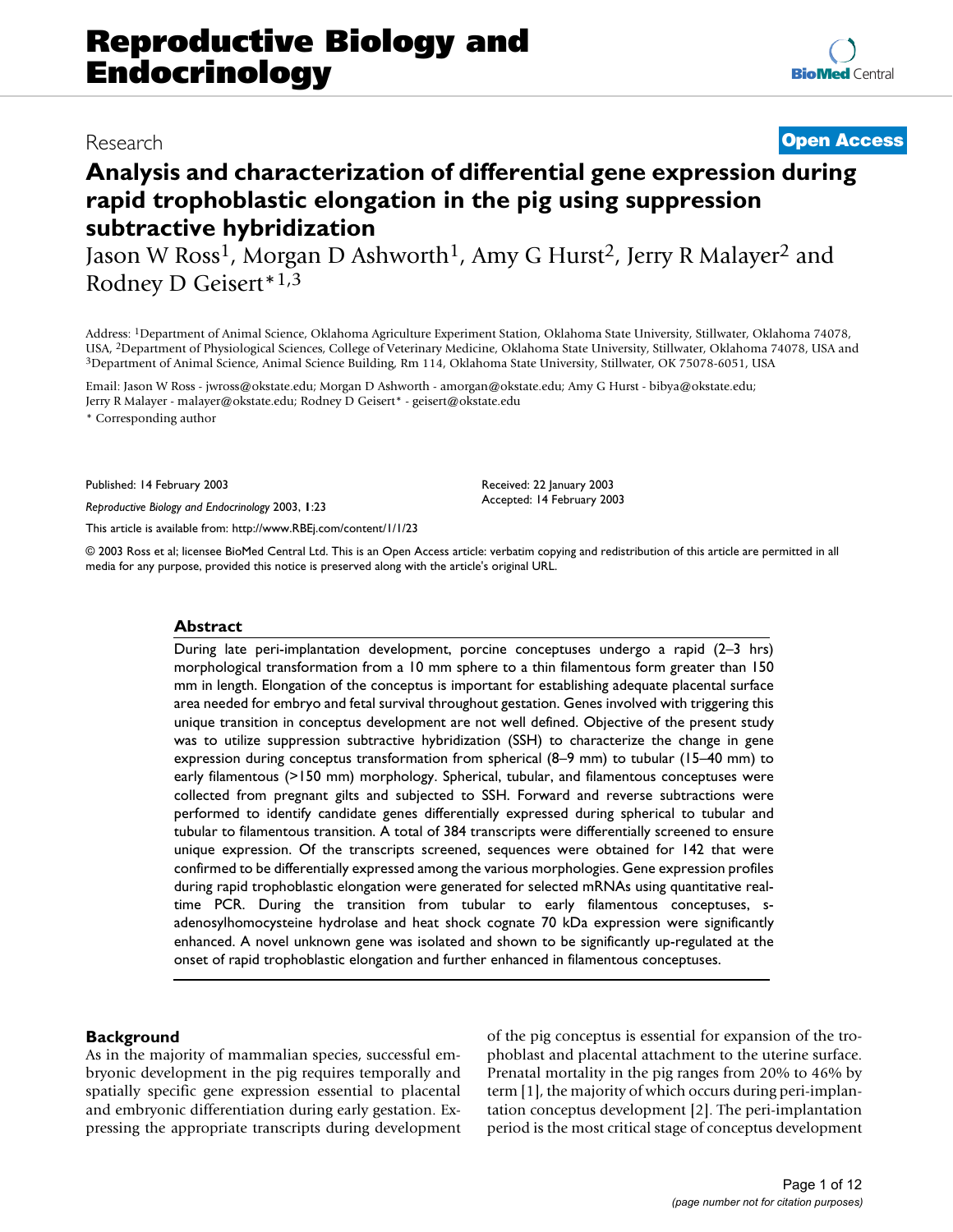as a rapid morphological transformation of the trophoblast occurs just prior to conceptus attachment to the uterine surface [3]. Rapid transformation of the trophoblast, termed trophoblastic elongation, occurs during days 11 to 12 of gestation. Trophoblastic elongation is initiated when a conceptus reaches a 10 mm sphere and then rapidly transforms into a long filamentous thread greater than 150 mm in length within 2–3 hrs [3]. The process of trophoblastic elongation is characterized by four distinct morphological stages (spherical, ovoid, tubular and filamentous). Elongation of the conceptus is a short-lived phenomenon that results from cellular remodeling and migration, rather than through cellular hyperplasia [3]. Secretion of the conceptus produced maternal recognition signal, estrogen, occurs simultaneously with rapid elongation of the trophoblastic membrane [4,[5](#page-10-0)]. Conceptus release of estrogen induces an acute phase response by the endometrium that alters the uterine environment, which may be unfavorable for less developed littermates [1,6]. Because the pig has a diffuse epitheliochorial type of placentation, rapid trophoblastic elongation provides an essential biological function to satisfy the conceptus' necessity for maximal placental-uterine contact to ensure adequate nutrient exchange throughout gestation [2].

It has been estimated that approximately 10,000 genes must be appropriately expressed for successful pre-implantation and early fetal development [7]. A number of mRNAs hypothesized to be involved with early porcine conceptus development have been evaluated. Yelich et al. [8] characterized gene expression for retinoic acid receptors (RAR)  $\alpha$ ,  $\beta$  and  $\gamma$  as well as retinal binding proteins (RBP) during early porcine conceptus development and trophoblast elongation. Results indicate expression of RARα and RBP increase during transition to conceptuses of filamentous morphology. Estrogen receptor-β has been localized in the porcine conceptus and its expression appears to be enhanced during trophoblastic elongation [9], which follows a pattern similar to aromatase expression  $[10]$ .

At present, knowledge of genes regulating rapid trophoblastic elongation in the pig is far from complete. Due to the limited insight on the transcriptional regulation of this critical developmental process, the objective of the present investigation was to utilize suppression subtractive-hybridization (SSH) to characterize and analyze differentially expressed genes during rapid trophoblastic elongation in the pig. Identification and characterization of gene expression patterns during rapid trophoblastic elongation in the pig will provide a better understanding of the events required for successful implantation and embryonic survival.

# **Materials and Methods** *Conceptus Collection*

Research was conducted in accordance with and approval by the Oklahoma State Institutional Animal Care and Use Committee. Twenty-five crossbred, cyclic gilts were checked for estrus twice daily in the presence of an intact boar and naturally mated at the onset of the second estrus and again 24 hrs later. Gilts were hysterectomized between day 11 and 12 of gestation as previously described for our laboratory [11]. After removal of the uterine horns, conceptuses from each uterine horn were flushed into a sterile petri dish with 20 mL of physiological saline. Due to the limited time frame when conceptuses are in tubular transitional development (2–3 hrs) and difficulty in determining when tubular conceptuses are in the uterus following mating, one uterine horn was removed on day 11.5 of gestation in a subset of gilts. Conceptuses were flushed into a sterile petri dish from the uterine horn and evaluated to determine an appropriate time-delayed removal of the second horn corresponding to the predicted time conceptuses would be in a tubular morphology as described by Geisert et al. [3]. Morphology of conceptuses collected following flushing from the uterine horns was recorded and conceptuses of identical morphologies were transferred to cryogenic vials, snap-frozen in liquid nitrogen, and stored at -80°C until extracted for RNA.

| Target    | <b>Primer Sequence</b>                                                     | Reporting Dye                       | Product Size(bp) |
|-----------|----------------------------------------------------------------------------|-------------------------------------|------------------|
| SAHH      | Forward 5'-TGTTGCTTTTATGTCTCTCTGG-3'<br>Reverse 5'-GCTTGGCATTCTCTTAAACC-3' | <b>SYBR Green</b>                   | 154              |
| HSC70     | Forward 5'-GTCTTCCTTGCTCAAACG-3'<br>Reverse 5'-AACTCACAGGCATACCTCC-3'      | SYBR Green                          | 164              |
| OSU-TI-50 | Forward 5'-TCACGGTTAGTGTCGCATGA-3'<br>Reverse 5'-ACCCATGAACAGGTCCTGAA-3'   | 6-FAM-CGTGTTTCCTACGTTGGGCGTCC-TAMRA | 72               |

<span id="page-1-0"></span>**Table 1: Primer and probe sequences used for real-time RT-PCR**

Primer and probe sequences used for real-time RT-PCR, reporting dye used for detection of amplified product and product size for s-adenosylhomocysteine hydrolase (SAHH), heat shock cognate 70 kDa (HSC70) and the novel OSU-T1-50.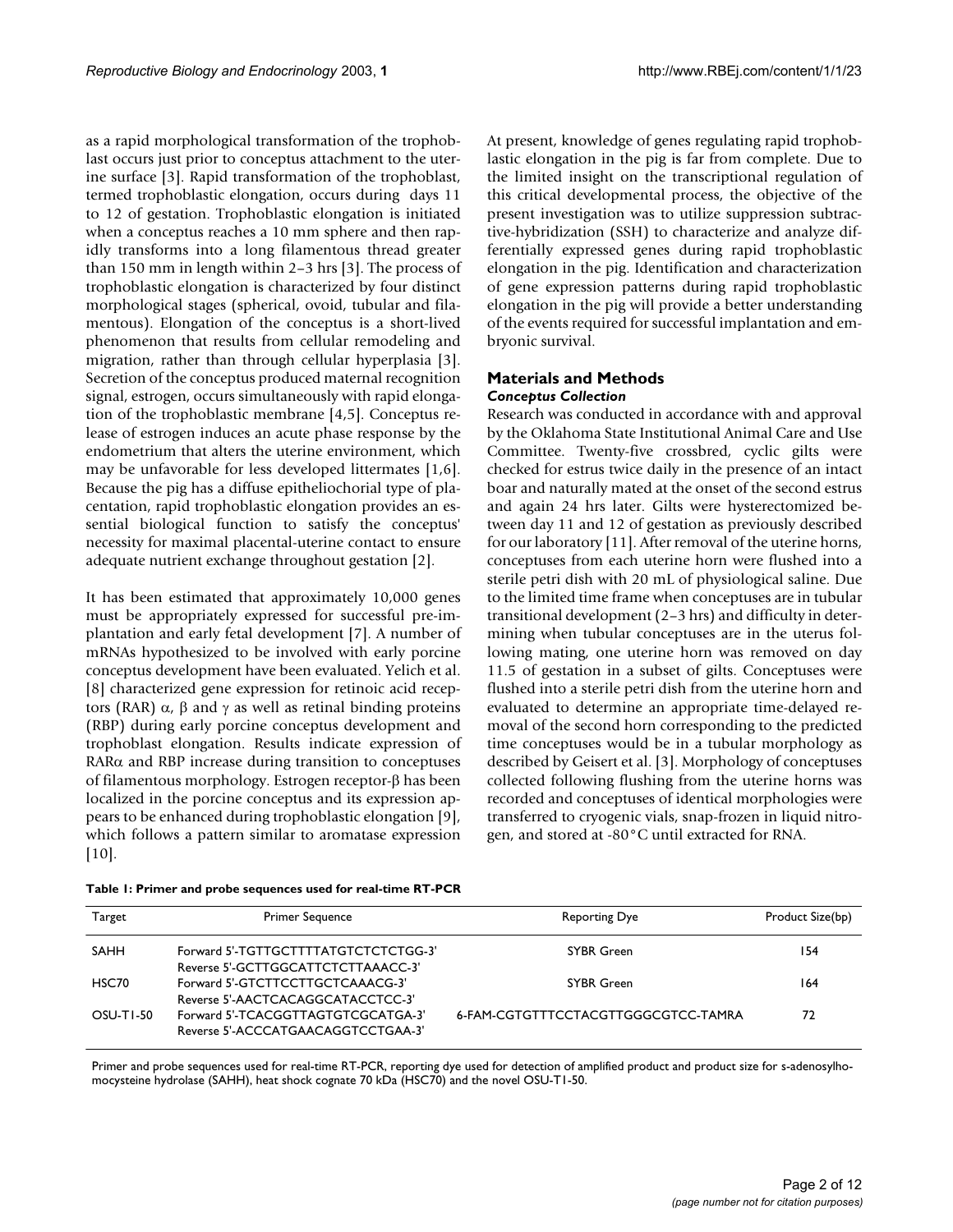#### *RNA Isolation*

Total RNA was extracted from individual conceptuses and pools of conceptuses of identical morphologies as previously described in our laboratory [8]. Briefly, conceptuses were denatured for 15 min on ice using 500 µl of denaturing solution (4 M guanidinium thiocyanate, 25 mM sodium citrate, pH 7.0, 0.5% sarcosyl, 0.1 M 2-βmercaptoethanol), 500 µl phenol, 70 µl 2 M sodium acetate (pH 4.0), and 140 µl chloroform/iso-amyl-alcohol (49:1 fresh dilution). The aqueous phase was recovered following centrifugation at 14 000 rpm for 20 min at 4°C and added to a tube containing 500 µl of chloroform, vortexed briefly and centrifuged at 10 000 rpm for 10 min at 4°C. The aqueous phase was recovered, placed in a sterile tube, and 7 µl of Rnaid binding matrix (BIO 101, La Jolla, CA) was added, vortexed briefly, and rotated for 25 min at 22–25°C. Following rotation, the suspension was centrifuged at 10,000 rpm for 2 min and the aqueous phase was discarded. The remaining pellet containing the glass beads bound to total RNA was washed three times using 250 µl of 50% RNA wash (BIO 101, La Jolla, CA) and 50% ethanol solution followed by centrifugation at 10,000 rpm for 2 min at 22–25°C. The pellet was dried at 22–25°C for 10 min and re-suspended in 50  $\mu$ l of nuclease-free H<sub>2</sub>O. The re-suspended solution was heated at 56°C for 5 min and centrifuged at 10,000 rpm for 2 min. Approximately 40 µl of the aqueous phase containing the purified total RNA was transferred to a sterile tube and stored at -80°C. Isolated RNA concentrations were estimated based on absorbance at the 260 nm wavelength. Purity of RNA was determined from the 260:280 ratio.

#### *Suppression Subtractive Hybridization*

Suppression Subtractive Hybridization was performed using the Clontech PCR-Select cDNA Subtraction Kit (K-1804-1, Clontech Laboratories Inc., Palo Alto, CA) as described previously [12]. Forward and reverse subtractions were conducted for two different comparisons during trophoblast elongation. The first comparison was made between spherical (8–9 mm) and tubular (15–40 mm) morphologies allowing the isolation of gene products differentially expressed during the onset of rapid trophoblastic elongation. The second comparison was made between tubular (15–40 mm) and filamentous (>150 mm) morphologies encompassing gene expression changes during the transitional completion when the conceptuses have began to cover the surface area of the uterine horns. Driver and tester cDNA was produced from 10 µg total RNA for each morphology of each comparison following the manufacturers' guidelines. Briefly, synthesized cDNA was digested with the restriction enzyme Rsa1 and the tester cDNA populations were divided into two tubes and ligated to both adaptor 1 or adaptor 2R. Prior to ligation at 16°C overnight, 2 µl from each adaptor ligation for each tester population were combined to serve as an unsubtracted control and were diluted into 1 mL sterile water following ligation. The subtractive hybridization was performed by adding 1.5 µl driver cDNA to each tube, one containing  $1.5 \mu l$  of adaptor 1 and the other containing 1.5 µl adapter 2R-ligated tester cDNA (tester cDNA was approximately 30 times less concentrated than driver cD-NA) in 1 µl 4X hybridization buffer. Samples were denatured at 98°C for 1.5 min, then allowed to anneal at 68°C for 8 hours. Following the first hybridization, the two samples were combined simultaneously with the excess addition of 1 µl freshly denatured driver cDNA and hybridization was continued at 68°C overnight. Products from the second hybridization were diluted in 200 µl of dilution buffer (20 mM HEPES pH 8.3, 50 mM NaCl and 0.2 mM EDTA) and heated at 68°C for an additional 7 min and stored at -20°C.

#### *PCR Amplification of Subtracted Products*

Two PCR amplifications were performed on the subtracted and unsubtracted tester products. Primary PCR amplifications were conducted for each tester using diluted subtracted products following the second hybridization or the diluted unsubtracted cDNA. One microliter of sample was added to 24 µl PCR master mix prepared using the reagents supplied in the kit, and cycling conditions commenced as follows: 75°C for 5 min to extend the adaptors; 94°C for 25 sec; and 27 cycles at 94°C for 10 sec, 66°C for 30 sec, and 72°C for 1.5 min. Amplified products were diluted 10-fold in sterile water and  $1 \mu$ l of diluted primary PCR products were added to 24 µl of secondary PCR master mix containing nested primers, 1 and 2R, to ensure specific amplification of double-stranded templates containing both adaptors. Secondary PCR was performed at 94°C for 10 sec, 68°C for 30 sec and 72°C for 1.5 min (cycle number varied between 12 and 27 cycles). Primary and secondary PCR products were analyzed on a 2% agarose gel.

#### *Cloning of Subtracted cDNA Templates*

Following the secondary PCR amplification, subtracted products from each tester cDNA population were cloned into the PCR IV vector of the TOPO TA cloning kit (Invitrogen, Carlsbad, CA) and used in the transformation of competent DH5α *Escherichia coli* cells. Colonies were grown overnight at 37°C on Luria Broth (LB) agar plates containing carbanocillin, X-gal (5-bromo 4-chloro 3-indoyl-β-D-galactopyranoside) and isopropyl-β-D-thio-galactopyranoside for blue/white colony screening. Ninetysix plasmids for each tester were randomly selected and plasmid DNA was extracted (Wizard SV96 Plasmid DNA Purification System, Promega Corporation, Madison, WI) and eluted into 100 µl sterile nuclease-free water.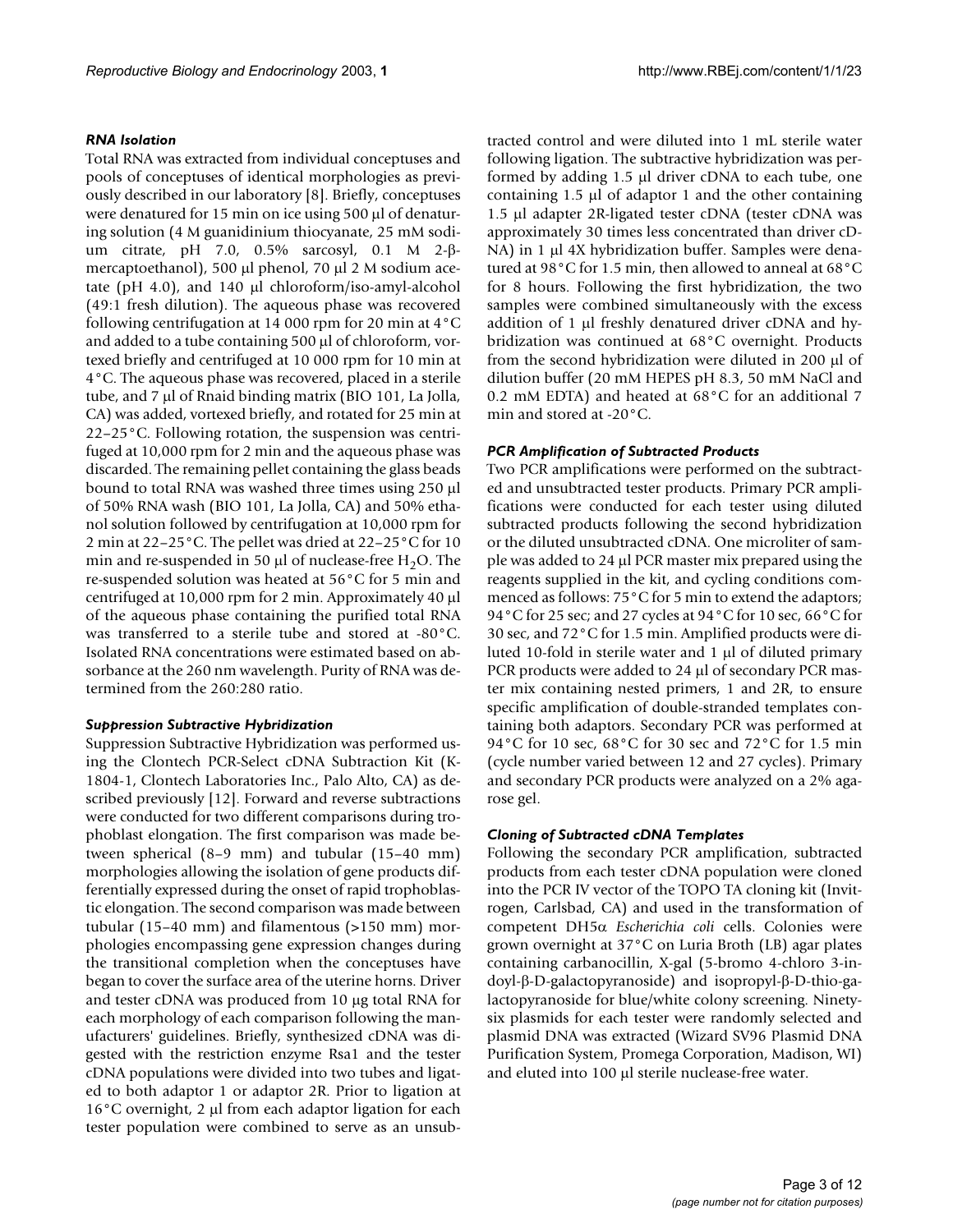#### *Differential Screening*

To confirm unique expression of the subtracted products, all transcript clones were subjected to differential screening. Plasmid DNA was denatured by adding 250 µl denaturing solution (0.5 M NaOH, 1.5 M NaCl) and incubating for 10 min at 22–25°C. Equal amounts of denatured, subtracted cDNA from each tester were spotted on four separate, positively charged nylon membranes (Roche Applied Science, Indianapolis, IN) using the Bio-Dot apparatus (BioRad, Hercules, CA) and neutralized with 200 µl neutralization solution (1 M Tris-HCl, pH 8.0, 1.5 M NaCl). Following DNA spotting and neutralization, the membranes were washed by placing on filter paper saturated in 2X SSC for 2 min, removed from filter paper, UV cross-linked and stored at 4°C. Digoxigenin (DIG) labeled probes were created from subtracted and unsubtracted secondary PCR products using the DIG High Prime DNA Labeling and Detection Starter Kit (Roche Applied Science, Indianapolis, IN). Prior to DIG-labeling, PCR products were digested with RsaI for 6 hours at 37°C to remove adaptors and purified using PCR purification columns (Qiagen, Valencia, CA). Denatured template DNA (1  $\mu$ g) was labeled with DIG at 16 $\degree$ C for 20 h. Labeling efficiency was determined by comparison to known concentrations of herring sperm DIG labeled DNA. The four membranes for each subtracted tester were hybridized overnight at 42°C with 125 ng DIG labeled DNA diluted in 5 mL DIG Easy Hyb (25 ng/mL) from subtracted and unsubtracted template products of morphologies for each comparison. Immunological detection of hybridization was conducted in accordance with manufacturers' protocol (Roche Applied Science, Indianapolis, IN) and membranes were exposed to X-ray film (X-Omat LS, Kodak, Rochester, NY) to visualize template-probe binding. Binding intensities were quantified using a densitometer and differential gene expression of cloned template was confirmed when binding intensity was 5X greater when probed with labeled subtracted tester cDNA compared to the intensity of subtracted driver cDNA and a greater binding intensity when hybridized with unsubtracted tester cDNA compared to unsubtracted driver cD-NA. Plasmids containing confirmed differentially expressed templates were re-cultured and plasmid DNA was extracted (Wizard Plus Mini-prep DNA Purification System, Promega Corporation, Madison, WI) and subjected to dideoxy chain termination sequencing (Applied Biosystems, Model 373A Automated Sequencer, Oklahoma State University Recombinant DNA/Protein Resource Facility). Basic Local Alignment Search Tool (BLAST) [13] was used to confirm sequence homology of each differentially expressed template.

#### *Quantitative One-Step RT-PCR*

Quantitative analysis of clones of interest, specifically, sadenosylhomocysteine hydrolase (SAHH), heat shock cognate 70 KD protein (HSC70), and one unknown transcript, OSU-T1-50, were assayed using quantitative realtime RT-PCR [14]. Individual and small pools of conceptuses were evaluated at the four morphologically distinct stages; spherical ( $n = 8$ ), ovoid ( $n = 2$ ), tubular ( $n = 5$ ) and early filamentous ( $n = 6$ ). The PCR amplification was conducted using the ABI PRISM 7700 Sequence Detection System (PE Applied Biosystems). The unknown transcript was evaluated using a dual-labeled probe designed to have a 5' reporter dye (6-FAM) and a 3' quenching dye (TAMRA). SAHH and HSC70 were evaluated using the SYBR green reporter assay kit available from Qiagen (Valencia, CA). Sequences of the primer and probe set used for amplification of the unknown transcript and the primers for SAHH and HSC70 are presented in Table [1.](#page-1-0) Fifty nanograms of total RNA were assayed for each sample in duplicate. Thermal cycling conditions using the dual labeled probe were 48°C for 30 min and 95°C for 10 min, followed by 40 repetitive cycles of 95°C for 15 sec and a combined annealing/extension stage, 60°C for 1 min. Cycling parameters using SYBR green detection were 50°C for 30 min followed by 95°C for 15 min then 40 repetitive cycles at 95°C for 15 sec, 51°C for 30 sec, 72°C for 30 sec, and a fluorescent data acquisition step following a brief 15 sec incubation at 78.5°C. Following PCR cycling with SYBR green a melting curve analysis was conducted using the following parameters: 95°C for 15 sec followed by 51°C for 30 sec to 95°C for 15 sec with a ramp time of 19 min 59 sec. Continuous fluorescent data acquisition was collected during final ramp enabling the generation of the melting curve graph to confirm that detectable fluorescence was strictly from amplified target cDNA. 18S ribosomal RNA was assayed as a normalization control to correct for loading discrepancies.

Following RT-PCR, quantitation of gene amplification was made by determining the cycle threshold  $(C_T)$  based on the fluorescence detected within the geometric region of the semilog view of the amplification plot. Relative quantitation of target gene expression was evaluated using the comparative  $C_T$  method as previously described by Hettinger et al. [14]. The  $\Delta C_T$  value was determined by subtracting the target  $C_T$  of each sample from its respective ribosomal 18S C<sub>T</sub> value. Calculation of  $\Delta\Delta C_T$  involves using the highest sample  $\Delta C_T$  value as an arbitrary constant to subtract from all other  $\Delta C_T$  sample values (Table [4\)](#page-5-0). Fold-changes in gene expression of the target gene are equivalent to 2-∆∆Ct.

#### *Statistical Analysis*

Quantitative RT-PCR  $\Delta C_T$  values were analyzed using the Mixed Procedure of the Statistical Analysis System [15]. Since uterine flushings of a few gilts contained multiple morphological stages, which were utilized in the analysis of gene expression, gilt was initially included in the statis-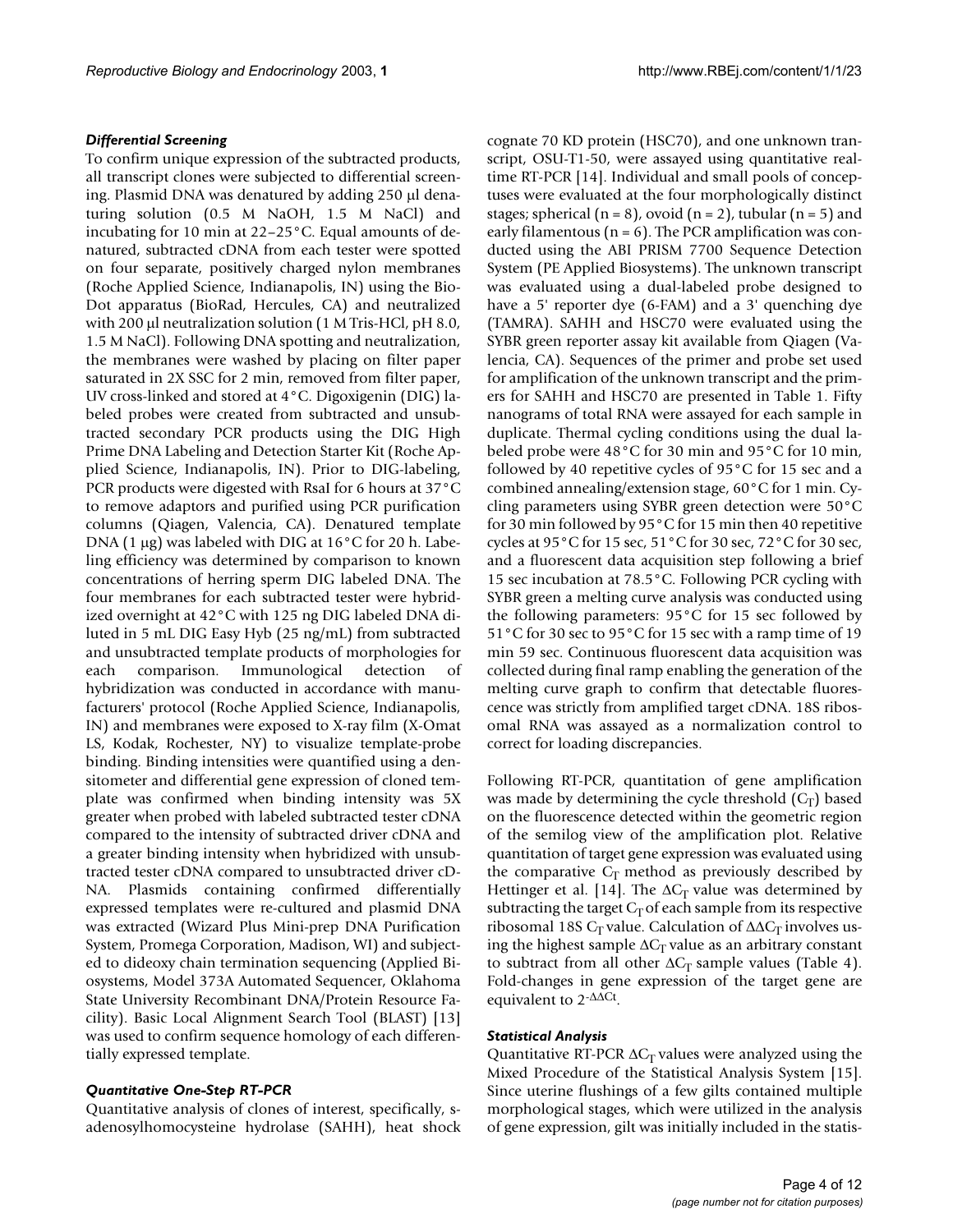| <b>Expression Pattern</b> | <b>Identity</b>                      | <b>Clone Number</b> | <b>Base Pairs submitted to</b><br><b>BLAST</b> | <b>GenBank Accession</b><br><b>Number</b> | Homology             |
|---------------------------|--------------------------------------|---------------------|------------------------------------------------|-------------------------------------------|----------------------|
| Down-Regulated            |                                      |                     |                                                |                                           |                      |
|                           | FIFo-ATP synthase<br>complex         | OSU-S-6             | 313                                            | S70448                                    | Bovine 93% (205/220) |
|                           |                                      |                     |                                                | NM 006476                                 | Human 93% (204/219)  |
|                           |                                      |                     |                                                | BC031384                                  | Mouse 92% (128/139)  |
|                           | Similar to keratin 18                | $OSU-S-14*$         | 324                                            | BC009754                                  | Human 87% (134/154)  |
|                           | Thymosin Beta 4                      | $OSU-S-7*$          | 308                                            | BC022857                                  | Human 91% (158/173)  |
|                           |                                      |                     |                                                | X16053                                    | Mouse 84% (140/167)  |
|                           |                                      |                     |                                                | NM 031136                                 | Rat 85% (122/143)    |
|                           | 16S Ribosomal RNA                    | <b>OSU-S-31</b>     | 427                                            | AY011178                                  | Pig 99% (374/375)    |
|                           | Mitochondrial Cyto-<br>chrome B      | <b>OSU-S-54</b>     | 241                                            | AJ314556                                  | Pig 98% (182/185)    |
|                           | Complete Mitochondrial<br><b>DNA</b> | $OSU-S-11*$         | 679                                            | AF304203                                  | Pig 99% (678/679)    |
| <b>Up-Regulated</b>       |                                      |                     |                                                |                                           |                      |
|                           | 28S Ribosomal RNA                    | $OSU-TI-3*$         | 436                                            | X00525                                    | Mouse 100% (350/350) |
|                           |                                      |                     |                                                | M11167                                    | Human 100% (350/350) |
|                           | 16S Ribosomal RNA                    | $OSU-TI-7*$         | 250                                            | AY011178                                  | Pig 99% (212/214)    |
|                           | 18S Ribosomal RNA                    | $OSU-TI-8*$         | 342                                            | AF102857                                  | Pig 99% (293/294)    |
|                           |                                      |                     |                                                | X00686                                    | Mouse 99% (293/294)  |
|                           |                                      |                     |                                                | X03205                                    | Human 99% (293/294)  |
|                           | Unknown                              | OSU-TI-50           | 702                                            | AC009682                                  | Human 87% (179/206)  |

<span id="page-4-0"></span>**Table 2: Putative identity, size and homology of porcine conceptus cDNA clones from spherical to tubular subtraction.**

\* Indicates transcripts with multiple clones sequenced

tical model. However, given that gilt, as a random effect, did not significantly alter the variation due to the model and not all gilts were represented across all stages of development, gilt was deleted from the model. The statistical model used in the analysis tested only the fixed effect of morphology (spherical, ovoid, tubular, and filamentous). Significance ( $P < 0.05$ ) was determined by probability differences of least squares means between morphologies on conceptus gene expression of s-adenosylhomocysteine hydrolase, heat shock cognate 70 kDa protein and OSU-T1-50. Results are presented as arithmetic means ± SEM.

### **Results**

#### *Suppression Subtractive Hybridization*

Following SSH, subtracted products were cloned and 96 template clones for each subtracted product of each comparison were randomly selected and differentially screened. Screening indicated a total of 42 templates confirmed to be down-regulated and 18 up-regulated during the spherical to tubular transition. A total of 69 and 43 templates were confirmed up and down-regulated, respectively, during the tubular to filamentous transition. In all, 142 templates were subjected to dideoxy chain termination sequencing. Information regarding the identity and homology of morphologically specific genes, during spherical to tubular and tubular to filamentous is presented in Tables [2](#page-4-0) and [3](#page-5-1).

During the spherical to tubular transitions several genes were indicated using SSH to be down-regulated, such as thymosin-beta 4, mitochondrial cytochrome B, and F1FoATP synthase complex mRNA. Also, numerous mitochondrial DNA template clones were down-regulated during this transition. Several ribosomal RNA transcripts were detected to be up-regulated during the onset of rapid trophoblastic elongation as well as a novel gene, which is referred to as OSU-T1-50. An approximate 200 base pair region of OSU-T1-50 had significant homology (87%) to the human gene clone RP11-72O13 (GenBank accession #AC009682) but had no significant homology compared to over 5.8 million non-human and non-mouse expressed sequence tags.

Few genes, myeloid cell leukemia (Bcl-2 related protein) and a ribosomal gene, were detected to be down-regulated during the tubular to filamentous transition. Numerous transcripts were up-regulated in conceptuses of filamentous morphology including, pro-interleukin-1β, interleukin-1β (IL-1β), s-adenosylhomocysteine hydrolase (SAHH), heat shock cognate 70 kDa protein (HSC70), metallopanstimulin-1 (MPS-1) and elfin. The three transcripts selected to be investigated using quantitative onestep real time RT-PCR were OSU-T1-50, SAHH and HSC70.

#### *Real Time RT-PCR Quantification*

Messenger RNA expression profiles of SAHH, HSC70 and OSU-T1-50 were generated using the ABI PRISM 7700 Sequence Detection System (PE Applied Biosystems). Following amplification,  $C_T$ ,  $\Delta C_T$  and  $\Delta \Delta C_T$  values were calculated as described previously in *Material and Methods* (Table [4\)](#page-5-0).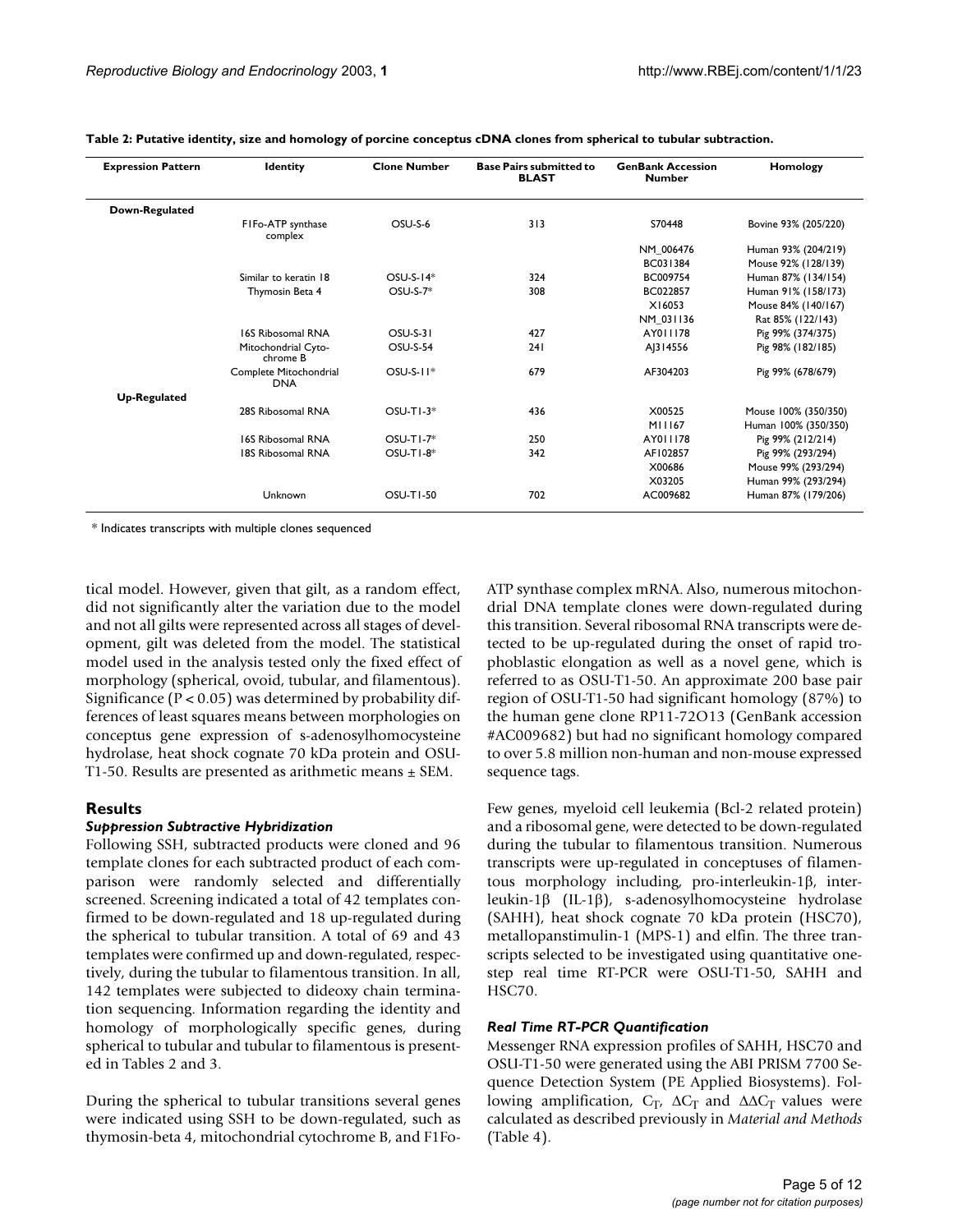| <b>Expression Pattern</b> | <b>Identity</b>                      | <b>Clone Number</b> | <b>Base Pairs submitted</b><br>to BLAST | <b>GenBank Accession</b><br><b>Number</b> | Homology              |
|---------------------------|--------------------------------------|---------------------|-----------------------------------------|-------------------------------------------|-----------------------|
| Down-Regulated            |                                      |                     |                                         |                                           |                       |
|                           | 16S Ribosomal RNA                    | OSU-T2-19*          | 242                                     | AY011178                                  | Pig 100% (182/182)    |
|                           | Myeloid Cell Leukemia                | OSU-T2-40*          | 636                                     | AF144096                                  | Rat 96% (227/236)     |
|                           | (Bcl-2Related Protein)               |                     |                                         | AJ307006                                  | Pig 93% (151/163)     |
|                           |                                      |                     |                                         | BC005427                                  | Mouse 91% (465/510)   |
|                           |                                      |                     |                                         | NM 021960                                 | Human 88% (175/199)   |
| <b>Up-Regulated</b>       |                                      |                     |                                         |                                           |                       |
|                           | Pro-interleukin- $\beta$             | $OSU-F-I*$          | 723                                     | X74568                                    | Pig 97% (319/328)     |
|                           | Interleukin- $\beta$                 | $OSU-F-2*$          | 684                                     | M86725                                    | Pig 90% (623/686)     |
|                           |                                      |                     |                                         | AB028216                                  | Dolphin 87% (427/492) |
|                           |                                      |                     |                                         | M37211                                    | Cow 84% (448/531)     |
|                           |                                      |                     |                                         | X54796                                    | Sheep 83% (418/501)   |
|                           |                                      |                     |                                         | U92481                                    | Horse 85% (298/349)   |
|                           |                                      |                     |                                         | NM 000576                                 | Human 85% (280/329)   |
|                           | S-adenosylhomocyteine<br>hydrolase   | $OSU-F-3*$          | 452                                     | A 422131                                  | Pig 99% (355/356)     |
|                           |                                      |                     |                                         | BC010018                                  | Human 88% (238/272)   |
|                           |                                      |                     |                                         | NM 016661                                 | Mouse 83% (66/79)     |
|                           | Heat Shock Cognate Pro-<br>tein 70KD | <b>OSU-F-7*</b>     | 650                                     | AF352832                                  | Human 91% (501/546)   |
|                           |                                      |                     |                                         | X53335                                    | Cow 92% (482/522)     |
|                           |                                      |                     |                                         | NM 024351                                 | Rat 90% (493/546)     |
|                           |                                      |                     |                                         | M19141                                    | Mouse 89% (479/534)   |
|                           | Ribosomal protein 8S                 | OSU-F-21            | 442                                     | NM 031706                                 | Rat 92% (260/281)     |
|                           |                                      |                     |                                         | NM 001012                                 | Human 92 % (260/281)  |
|                           |                                      |                     |                                         | NM 009098                                 | Mouse 91% (263/289)   |
|                           | Metallopanstimulin-1                 | <b>OSU-F-30</b>     | 382                                     | L19739                                    | Human 94% (244/259)   |
|                           | Elfin                                | OSU-F-54*           | 540                                     | NM_020992                                 | Human 85% (321/379)   |
|                           | (PDZ and LIM domain 1)               |                     |                                         |                                           |                       |

#### <span id="page-5-1"></span>**Table 3: Putative identity, size and homology of porcine conceptus cDNA clones from tubular to filamentous subtraction.**

\* Indicates transcripts with multiple clones sequenced

<span id="page-5-0"></span>

| Table 4: Quantitative RT-PCR analysis of gene expression during rapid trophoblastic elongation for SAHH, HSC70, and OSU-T1-50. |  |  |  |
|--------------------------------------------------------------------------------------------------------------------------------|--|--|--|
|                                                                                                                                |  |  |  |

| Transcript  | Morphology         | Average Target $C_T$ * | Average 18S rRNA $C_T$ * | $\Delta C_{\text{T}}^{\ddagger}$ | $\Delta\Delta C_T$ |
|-------------|--------------------|------------------------|--------------------------|----------------------------------|--------------------|
| <b>SAHH</b> | Spherical          | $23.48 \pm 0.23$       | $17.47 \pm 0.10$         | $6.01 \pm 0.21$ <sup>a</sup>     | $-0.20$            |
|             | Ovoid              | $23.62 \pm 0.82$       | $17.78 \pm 0.24$         | $5.84 \pm 0.58$ <sup>a</sup>     | $-0.37$            |
|             | Tubular            | $23.20 \pm 0.51$       | $16.99 \pm 0.14$         | $6.21 \pm 0.51$ <sup>a</sup>     | 0.00               |
|             | <b>Filamentous</b> | $20.72 \pm 0.55$       | $17.24 \pm 0.12$         | $3.47 \pm 0.58$ <sup>b</sup>     | $-2.76$            |
| HSC70kD     | Spherical          | $20.86 \pm 0.28$       | $17.47 \pm 0.10$         | $3.38 \pm 0.25$ c                | 0.00               |
|             | Ovoid              | $21.02 \pm 0.80$       | $17.78 \pm 0.24$         | $3.24 \pm 0.57$ °                | $-0.15$            |
|             | Tubular            | $20.17 \pm 0.52$       | $16.99 \pm 0.14$         | $3.18 \pm 0.48$ c                | $-0.21$            |
|             | <b>Filamentous</b> | $17.35 \pm 0.46$       | $17.24 \pm 0.12$         | $0.11 \pm 0.48$ <sup>d</sup>     | $-3.27$            |
| OSU-T1-50   | Spherical          | $33.22 \pm 0.48$       | $17.47 \pm 0.10$         | $15.75 \pm 0.64$ <sup>e</sup>    | 0.00               |
|             | Ovoid              | $32.60 \pm 1.01$       | $17.78 \pm 0.24$         | $14.82 \pm 1.22$ ef              | $-0.93$            |
|             | Tubular            | $29.21 \pm 0.63$       | $16.99 \pm 0.14$         | $12.22 \pm 0.80$ <sup>f</sup>    | $-3.53$            |
|             | <b>Filamentous</b> | $26.30 \pm 0.57$       | $17.24 \pm 0.12$         | $9.05 \pm 0.80$ $\sqrt{2}$       | $-6.69$            |

Quantitative RT-PCR analysis comparing gene expression across morphologies during rapid trophoblastic elongation for three of the transcripts identified using suppression subtractive hybridization: s-adenosylhomocysteine hydrolase, heat shock cognate 70 kDa, and an unknown transcript identified by its clone number, OSU-T1-50.  $^*C_T$  = Cycle Threshhold. Indicates cycle number in which amplification crosses the threshold set in the geometric portion of amplification curve.  $\ddagger \Delta C_T$  = Target transcript  $C_T$  – 18S ribosomal  $C_T$ : Normalization of  $C_T$  for target gene relative to ribosomal 18S RNA C<sub>T</sub>. ¶Statistical analysis of normalized expression levels between morphologies. Values with different superscripts for each of the target genes differ significantly: <sup>ab</sup>(P < 0.01), <sup>cd</sup>(P < 0.001), <sup>ef</sup>(P < 0.004),<sup>eg</sup>(P < 0.001), and <sup>fg</sup>(P < 0.01). §∆∆C<sub>T</sub> = Mean ∆C<sub>T</sub> – highest mean ∆C<sub>T</sub> value: The mean value for the morphology with highest ∆C $_\mathsf{T}$  (lowest expression levels for target) was used as a calibrator to set the baseline for comparing mean differences in the  $\Delta C_T$  values across all morphologies.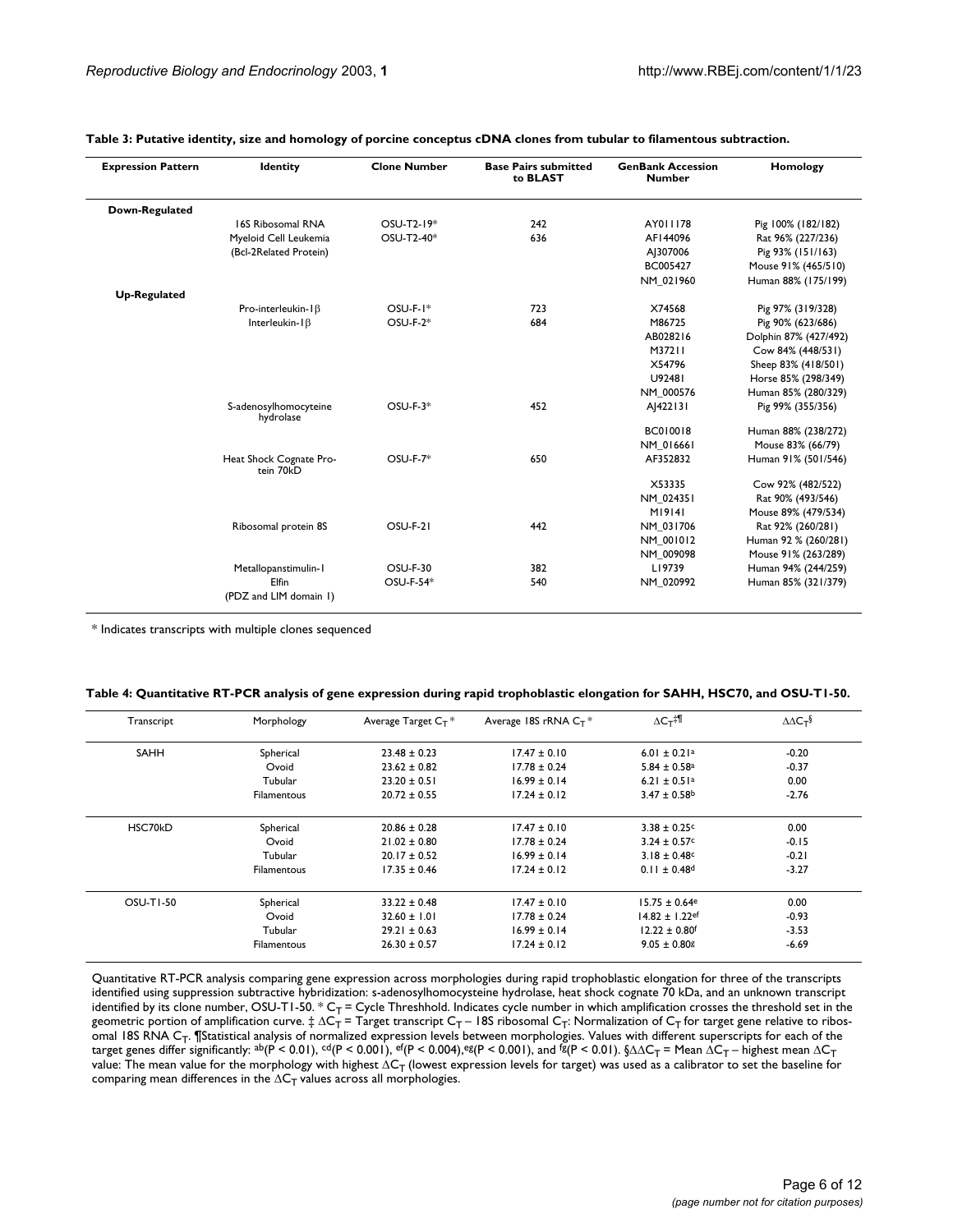

#### **Figure 1**

**Fold gene expression differences for SAHH**. Fold difference in conceptus produced gene expression for s-adenosylhomocysteine hydrolase detected using one-step real-time RT-PCR (2–8 pools or individual conceptuses/morphology). The fold differences in gene expression were calculated as described in *Materials and Methods*.

Based on normalization with 18S ribosomal RNA, SAHH mRNA expression was greater ( $P < 0.01$ ) in filamentous conceptuses compared to all other morphologies evaluated (Table [4](#page-5-0)). There was an approximately 7-fold increase of SAHH gene expression in filamentous conceptuses compared to spherical conceptuses (Figure 1). HSC70 gene expression was also significantly enhanced (P < 0.001) in filamentous conceptuses (Table [4\)](#page-5-0), which displayed an approximate 10-fold increase in gene expression compared to spherical, ovoid and tubular morphologies (Figure [2\)](#page-7-0). Gene expression for OSU-T1-50 was greater (P < 0.004) in tubular conceptuses compared to spherical while filamentous conceptus expression was greater ( $P < 0.01$ ) compared to all other morphologies evaluated (Table [4\)](#page-5-0). When compared to spherical conceptuses, gene expression for OSU-T1-50 was approximately 11 and 104-fold greater in tubular and filamentous morphologies, respectively (Figure [3](#page-8-0)).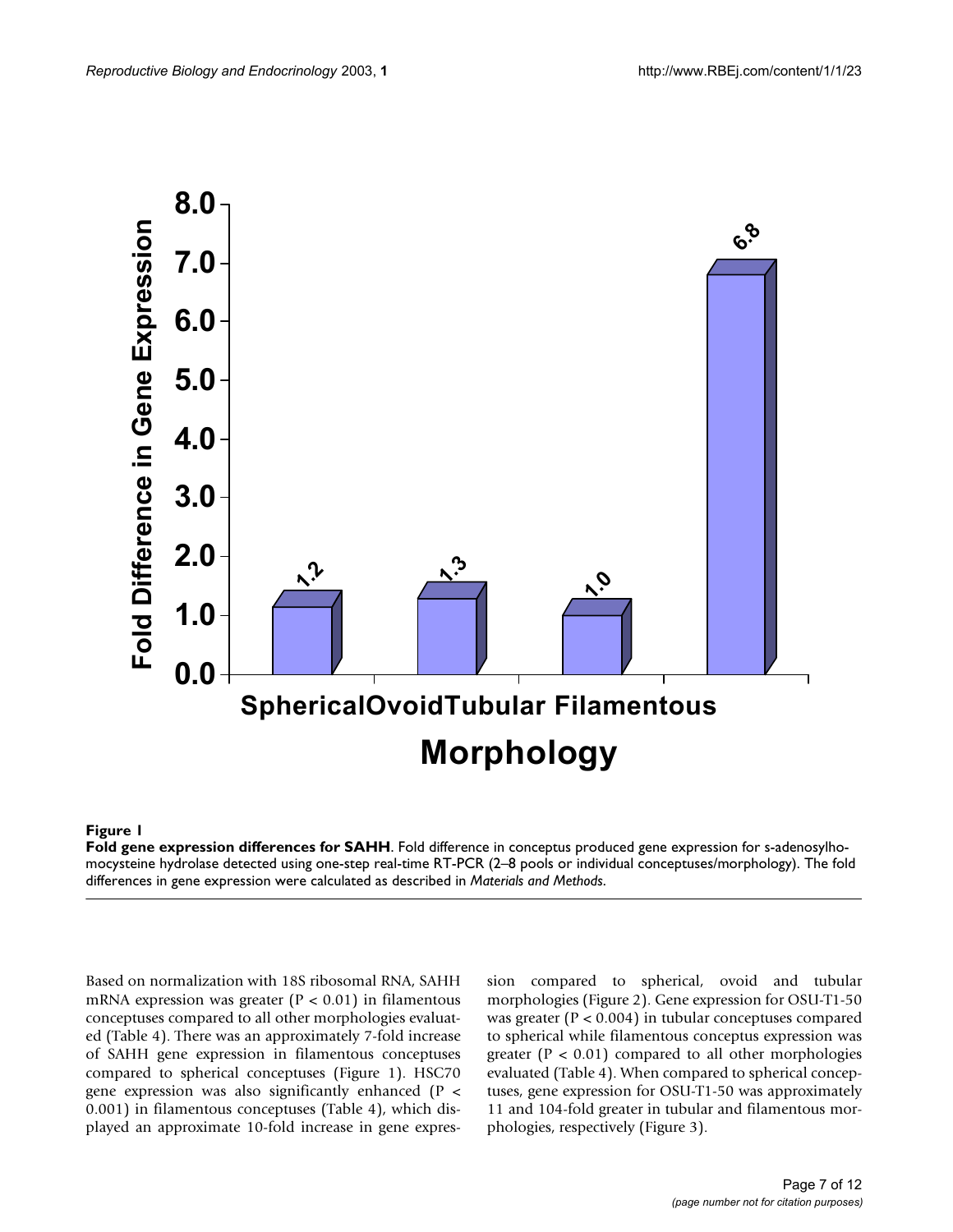<span id="page-7-0"></span>

### **Figure 2**

**Fold gene expression differences for HSC70**. Fold difference in conceptus produced gene expression for heat shock cognate 70 kDa detected using one-step real-time RT-PCR (2–8 pools or individual conceptuses/morphology). The fold differences in gene expression were calculated as described in *Materials and Methods*.

#### **Discussion**

During early porcine development a rapid morphological transformation of the conceptus from a spherical (9–10 mm) to filamentous (> 150 mm) morphology is required to establish adequate placenta to uterine contact necessary for survival [2]. Characterization of the specific subset of genes regulating peri-implantation conceptus development and trophoblastic elongation in the pig provides valuable information concerning key developmental events essential to embryonic survival after trophoblastic elongation [1].

Previous information regarding genes critical to development in early pig pregnancy is limited. Using semi-quantitative RT-PCR, Yelich et al. [10] evaluated periimplantation gene expression profiles for 17α-hydroxylase, aromatase, brachyury and leukemia inhibitory factor receptor, all of which are more greatly expressed in filamentous conceptuses. Messenger RNA for retinoic acid re-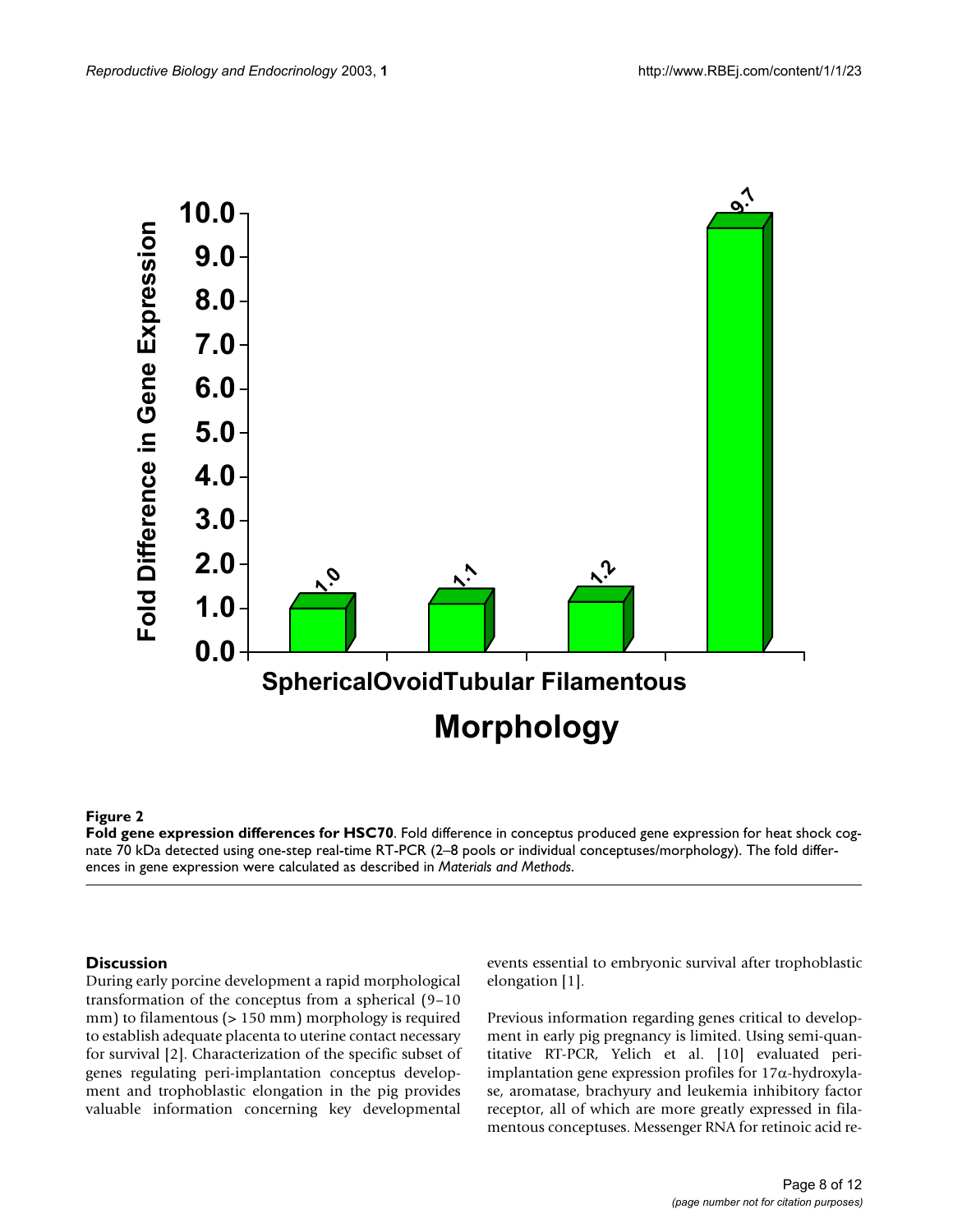<span id="page-8-0"></span>

#### **Figure 3**

**Fold gene expression differences for OSU-T1-50**. Fold difference in conceptus produced gene expression for the novel gene, OSU-T1-50 detected using one-step real-time RT-PCR (2–8 pools or individual conceptuses/morphology). The fold differences in gene expression were calculated as described in *Materials and Methods*.

 $c$ eptor  $\alpha$ , retinal binding protein and transforming growth factor β-3 is also increased in filamentous conceptuses [8]. Using a ribonuclease protection assay, Wilson et al. [16] indicated enhanced cyclooxygenase-2 expression was specific to filamentous conceptuses. An autocrine effect of conceptus estrogen synthesis has been suggested as filamentous conceptuses have greater gene expression for estrogen receptor β compared to its spherical and tubular counterparts [9].

Suppression subtractive hybridization allowed isolation of candidate genes expected to be differentially expressed during rapid trophoblastic elongation. Differentially expressed genes identified using SSH striking particular interest were interleukin-1β (IL-1β) and metallopanstimulin-1 (MPS-1), both of which are suspected to be up-regulated in the elongated conceptus. MPS-1 expression is notable in proliferating cells and has been identified as a nuclear protein that binds to DNA [17]. Further analysis indicates cells stimulated with transforming growth factor β1 (TGF-β1) exhibit a 8-fold in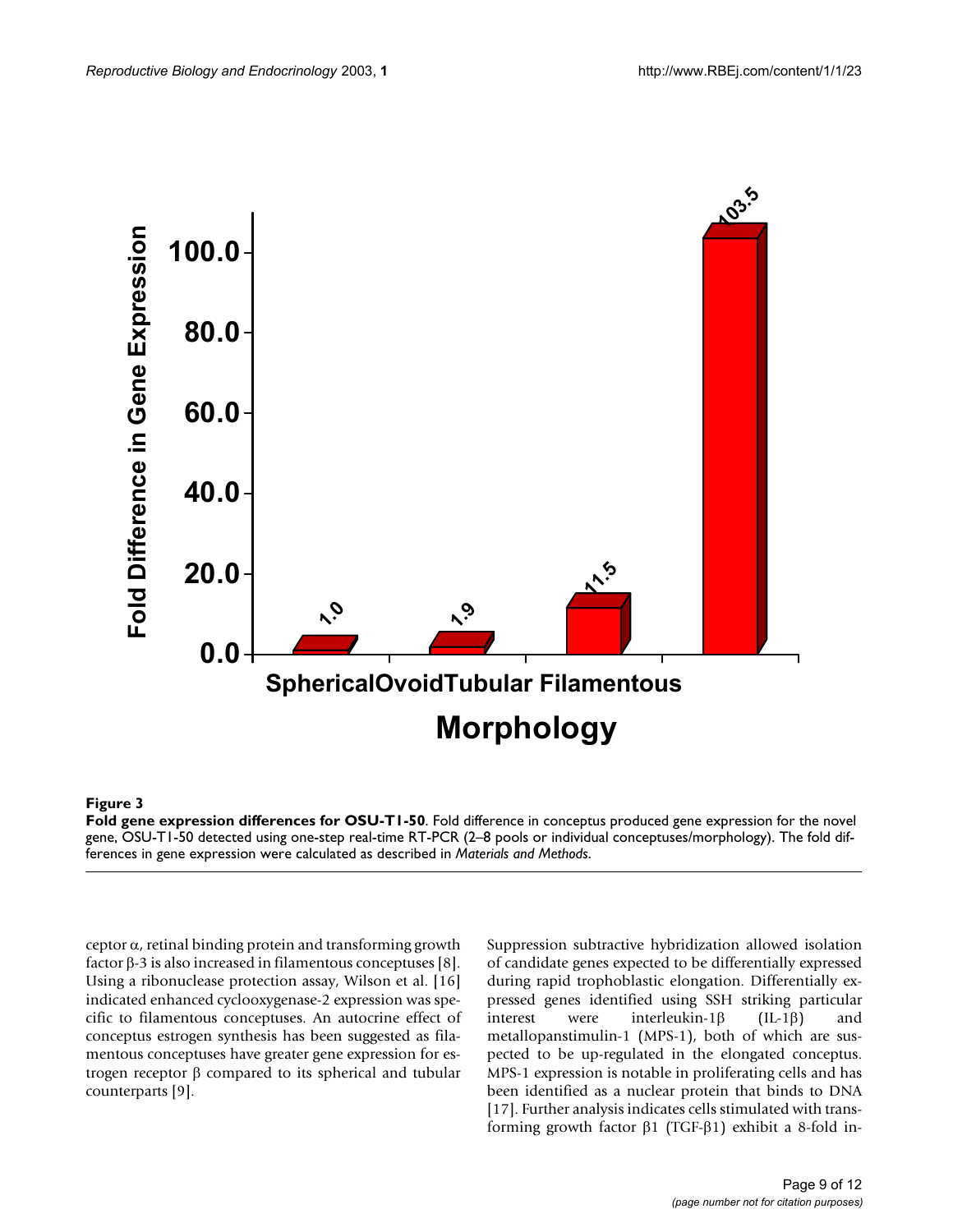crease in MPS-1 gene expression [18]. TGF-β1 and its receptors are localized in the trophectoderm of porcine conceptuses between days 10–14 of gestation [19]. MPS-1 may have roles in transcriptional-mediation of the embryonic response to TGF-β1 having effects on continued intra-uterine elongation. However, MPS-1 gene expression needs to be quantitatively analyzed across the stages of conceptus development. IL-1β was the most predominant clone sequenced during SSH and was also the most abundant clone represented when mapping expressed sequence tags derived from a porcine early embryonic cDNA library in a study by Smith et al. [20]. We have more thoroughly examined and confirmed IL-1β gene and ligand expression in developing conceptuses as well as the endometrium. Changes in conceptus IL-1β gene expression and ligand release in the uterine horn dramatically increase during the process of elongation (Ross and Geisert, unpublished results). Increase in IL-1β gene expression was specific to the conceptus as endometrial expression was unchanged between cyclic and pregnant gilts. Following completion of conceptus elongation, IL-1β gene expression and secretion rapidly decline and expression levels are more than 2000-fold lower in day 15 compared to day 12 filamentous conceptuses. It is possible IL-1β plays an important role in triggering conceptus elongation and initiating uterine-conceptus "cross-talk" in the pig.

In the present study, three transcripts; OSU-T1-50, SAHH and HSC70 were confirmed to be differentially expressed analogous to the pattern predicted using SSH. Although no confirmed identity was found in GenBank, the novel gene, OSU-T1-50 displayed a very dynamic enhancement of gene expression during trophoblastic elongation. When compared to spherical conceptuses there was almost a 12 fold increase in mRNA expression for OSU-T1-50 in tubular conceptuses while expression in filamentous conceptuses increased over 100-fold. Given the substantial increase in gene expression and temporal relationship to conceptus development, OSU-T1-50 may play an important role in trophoblastic elongation. Future studies will attempt to identify the gene and its translated protein to determine the biological function during conceptus development.

Gene expression of SAHH was similar between spherical, ovoid and tubular conceptuses, but there was nearly a 7 fold increase in gene expression in filamentous conceptuses. SAHH may have significant impact on the conceptuses ability to use folates during this transitional stage of development. Folates have long been known to be an essential requirement for developing embryos, predominately during neurulation [21]. Vallet and coworkers [22] have previously shown the increase in maternal folate binding protein activity occurs in the uterine lumen of cyclic and pregnant gilts between days 10–12 post-estrus. The increase of folate in the uterine lumen is temporally associated with the increase in conceptus SAHH gene expression.

S-adenosylhomocysteine (SAH) is the resultant product following the release of a methyl group from s-adenosylmethionine (SAM), a universal methyl donor [23]. Methyl donation from SAM has crucial developmental impacts governing DNA methylation [24] as well as methylation of amino acids, proteins, carbohydrates and polysaccharides [23]. S-adenosylhomocysteine hydrolase is the only known enzyme capable of SAH hydrolysis. The breakdown of SAH, which is reversible, results in the release of free homocysteine which is converted to methionine while being used as a substrate for the reduction of 5 methylenetetrahydrofolate (5-MTHF) to tetrahydrofolate (THF). Elevated levels of methionine can then be used in the synthesis of SAM while THF has downstream effects on uracil to thymidine conversions involved with DNA repair and synthesis [24].

SAHH functions as a protective enzyme for adenosine toxicity by preventing nuclear accumulation of SAH [25] and may explain the nuclear localization of SAHH in cells that are transcriptionally active in Xenopus embryos [26]. Vanaerts et al. [27] demonstrated that high concentrations of homocysteine are associated with embryotoxicity during early gestation in rats. These authors suggest the toxicity may be associated with the reverse hydrolysis of homocysteine to SAH resulting in the dramatic reduction of the SAM/SAH ratio to a point where methylation reactions are inhibited. Miller and co-workers [[28](#page-11-0)] have revealed that the lethal nonagouti  $(a^x)$  mutation in mice is characterized by deletion of the SAHH gene resulting in embryonic death prior to implantation. Addition of an inhibitor to SAHH, 3-deazaaristeromycin, inhibits inner cell mass proliferation and differentiation during in vitro development of non-mutant embryos [\[28\]](#page-11-0).

As in other species, SAHH is likely a biological regulator of the SAM/SAH ratio controlling the occurrence of transmethylation reactions to the degree of which they are necessary for successful porcine conceptus development. Establishment of the maternal-fetal interface is extremely competitive among littermates in early swine gestation. Advanced conceptuses, those that elongate first, have a much greater advantage with regards to acquiring ample placental:uterine contact and also limit the available uterine capacity for those conceptuses lagging in development [2]. While gene expression for SAHH was present at all stages evaluated, an approximate 7-fold increase in relative expression for this transcript over a 2–3 hour time period is noteworthy. It is possible that increased expression of SAHH by filamentous conceptuses serves as a protective function at the level of the nucleus by reducing SAH to ho-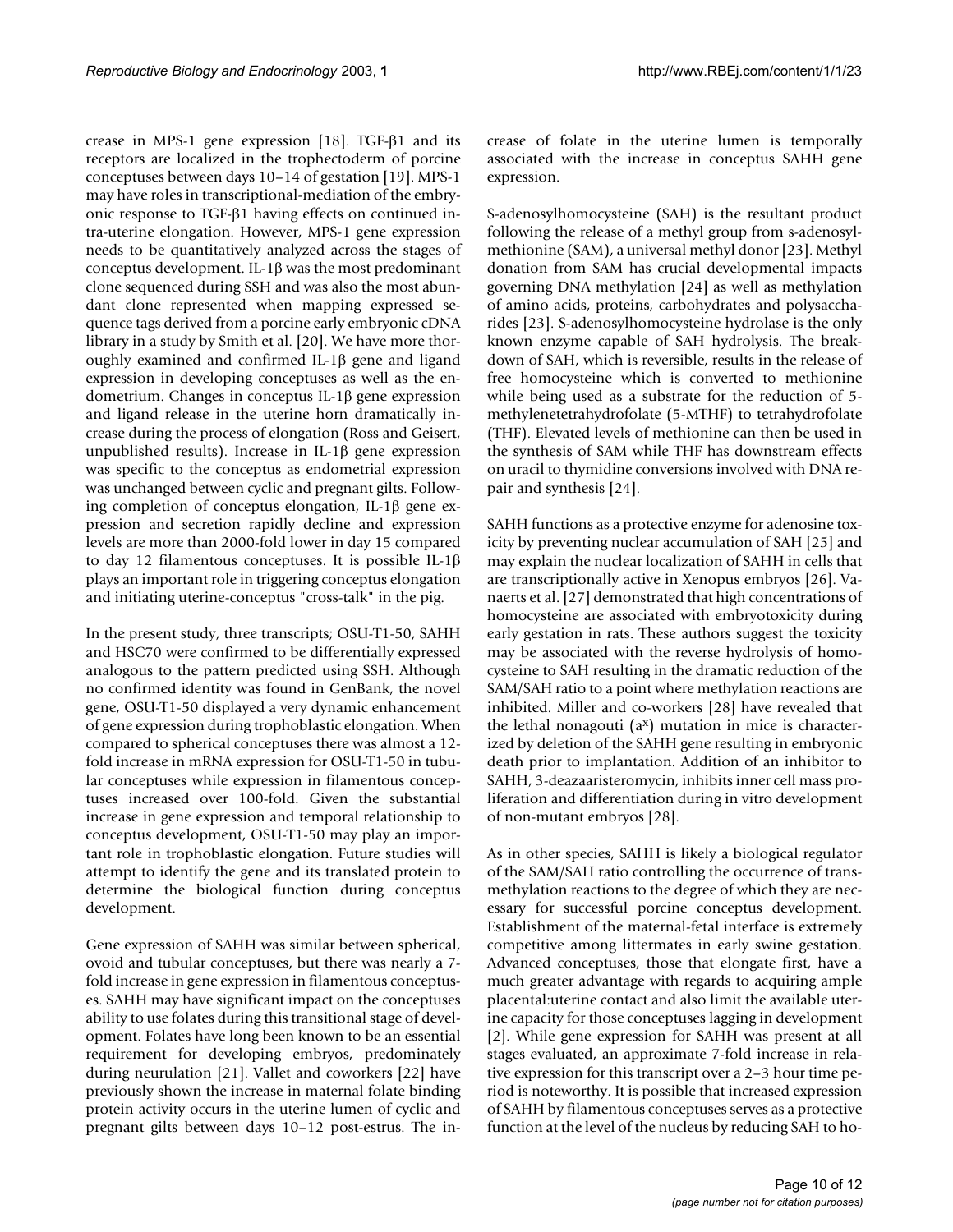mocysteine thereby maintaining the SAM/SAH ratio at appropriate levels for SAM-mediated transmethylation reactions to occur. Increased SAHH expression by advanced conceptuses suggests there would also be increased homocysteine released into the uterine lumen that may have an embryo-toxic effect on neighboring conceptuses lagging in development.

Gene expression for HSC70 was similar in spherical, ovoid and tubular conceptuses followed by a 10-fold increase in filamentous conceptuses. Gene expression changes for HSC70 during early development have previously been associated with neurulation in Xenopus [29] and chick [30] embryos. Negative mutations of HSC70 in the nervous system of Drosophila larvae resulted in both developmental defects and lethality [31]. The increased HSC70 gene expression during trophoblastic elongation is temporally associated with neural tube development in pig conceptuses.

Traditionally, heat shock proteins are known for their function during cellular stress as molecular chaperones responsible for the folding, re-folding and transport of newly synthesized proteins. HSC70 is a constituitively expressed member of the 70 kDa heat-shock protein (HSP70) family. Members of the HSP70 family have also been proposed to be involved with HSP90 chaperones regulating signal transduction pathways [32]. Unlike HSP70, HSC70 does not exhibit increased gene expression when exposed to heat stress or other agents such as sodium arsenate in the gastrula and neurula Xenopus embryo [33]. Tsang [34] suggested because of their ability to bind and transport folded and un-folded cellular proteins, HSP70 family members may function as a cross-linker to couple cellular proteins to the cytoskeletal matrix. Association of HSP70 with the cytoskeleton suggests that conceptus produced HSC70 may be directly involved with the complex process of conceptus remodeling during trophoblastic elongation.

Through the method of SSH, we have detected several genes that may serve a vital role in differentiation, neurulation, as well as attachment and maintainence of pregnancy in the pig. Detection and confirmation of IL-1β, SAHH, HSC70 and OSU-T1-50 as being differentially expressed during the period of rapid trophoblastic elongation contributes important information towards understanding the mechanisms involved with this essential biological event in the pig.

#### **Acknowledgements**

This research was supported by NRICGP/USDA grant 2002-35203-12262 awarded to R.D.G., and was approved for publication by the Director, Oklahoma Agriculture Experiment Station. The authors would like to acknowledge the technical assistance of Mahesh Mohan and Dave Goad regarding the molecular techniques involved with this investigation. The

authors also thank the Oklahoma State University Recombinant DNA/Protein Resource Facility for DNA sequencing. We are also thankful to Steve Welty for maintainence and care of livestock involved with this study.

#### **References**

- 1. Pope WF **Embryonic Mortality in Swine.** *In: Embryonic Mortality in Domestic Species (Edited by: Zavy MT, Geisert RD) Boca Raton, CRC Press* 1993, 53-78
- 2. Stroband HWJ and Van der Lende T **Embryonic and uterine development during pregnancy.** *In: Control of Pig Reproduction III J Reprod Fertil Suppl (Edited by: Cole DJA, Foxcroft GR, Weir BJ) Cambridge, UK* 1990, **40:**261-277
- 3. Geisert RD, Brookbank JW, Roberts RM and Bazer FW **[Establish](http://www.ncbi.nlm.nih.gov/entrez/query.fcgi?cmd=Retrieve&db=PubMed&dopt=Abstract&list_uids=6184080)[ment of pregnancy in the pig: cellular remodeling of the por](http://www.ncbi.nlm.nih.gov/entrez/query.fcgi?cmd=Retrieve&db=PubMed&dopt=Abstract&list_uids=6184080)[cine blastocyst during elongation on day 12 of pregnancy.](http://www.ncbi.nlm.nih.gov/entrez/query.fcgi?cmd=Retrieve&db=PubMed&dopt=Abstract&list_uids=6184080)** *Biol Reprod* 1982, **27:**941-955
- 4. Geisert RD, Zavy MT, Moffatt RJ, Blair RM and Yellin T **Embryonic steroids and establishment of pregnancy in pigs.** *In: Control of Pig Reproduction III J Reprod Fertil Suppl (Edited by: Cole DJA, Foxcroft GR, Weir BJ) Cambridge, UK* 1990, **40:**293-305
- <span id="page-10-0"></span>5. Bazer FW and Thatcher WW **Theory of maternal recognition of pregnancy in swine based on estrogen controlled endocrine versus exocrine secretion of prostaglandin F<sub>2α</sub> [by the uterine](http://www.ncbi.nlm.nih.gov/entrez/query.fcgi?cmd=Retrieve&db=PubMed&dopt=Abstract&list_uids=897228) [endometrium.](http://www.ncbi.nlm.nih.gov/entrez/query.fcgi?cmd=Retrieve&db=PubMed&dopt=Abstract&list_uids=897228)** *Prostaglandins* 1977, **14:**397-401
- 6. Geisert RD and Yelich JV **Regulation of conceptus development and attachment in pigs.** *In: Control of Pig Reproduction V J Reprod Fertil Suppl (Edited by: Foxcroft GR, Geisert RD, Doberska C) Cambridge, UK* 1997, **52:**133-149
- 7. Niemann H and Wrenzycki C **[Alterations of expression of devel](http://www.ncbi.nlm.nih.gov/entrez/query.fcgi?cmd=Retrieve&db=PubMed&dopt=Abstract&list_uids=10735059)[opmentally important genes in preimplantation bovine](http://www.ncbi.nlm.nih.gov/entrez/query.fcgi?cmd=Retrieve&db=PubMed&dopt=Abstract&list_uids=10735059) embryos by in vitro culture conditions: implications for sub[sequent development.](http://www.ncbi.nlm.nih.gov/entrez/query.fcgi?cmd=Retrieve&db=PubMed&dopt=Abstract&list_uids=10735059)** *Theriogenology* 2000, **53:**21-34
- 8. Yelich JV, Pomp D and Geisert RD **[Detection of transcripts for](http://www.ncbi.nlm.nih.gov/entrez/query.fcgi?cmd=Retrieve&db=PubMed&dopt=Abstract&list_uids=9241041) [retinoic acid receptors, retinol binding protein, and trans](http://www.ncbi.nlm.nih.gov/entrez/query.fcgi?cmd=Retrieve&db=PubMed&dopt=Abstract&list_uids=9241041)forming growth factors during rapid trophoblastic elonga[tion in the porcine blastocyst.](http://www.ncbi.nlm.nih.gov/entrez/query.fcgi?cmd=Retrieve&db=PubMed&dopt=Abstract&list_uids=9241041)** *Biol Reprod* 1997, **57:**286-294
- Kowalski AA, Graddy LG, Vale-Cruz DS, Choi I, Katzenellenbogen BS, Simmen FA and Simmen RC **Molecular cloning of porcine estrogen receptor-**β **[complementary DNAs and developmen](http://www.ncbi.nlm.nih.gov/entrez/query.fcgi?cmd=Retrieve&db=PubMed&dopt=Abstract&list_uids=11870084)[tal expression in periimplantation embryos.](http://www.ncbi.nlm.nih.gov/entrez/query.fcgi?cmd=Retrieve&db=PubMed&dopt=Abstract&list_uids=11870084)** *Biol Reprod* 2002, **66:**760-769
- 10. Yelich JV, Pomp D and Geisert RD **[Ontogeny of elongation and](http://www.ncbi.nlm.nih.gov/entrez/query.fcgi?cmd=Retrieve&db=PubMed&dopt=Abstract&list_uids=9369195) [gene expression in the early developing porcine conceptus.](http://www.ncbi.nlm.nih.gov/entrez/query.fcgi?cmd=Retrieve&db=PubMed&dopt=Abstract&list_uids=9369195)** *Biol Reprod* 1997, **57:**1256-1265
- 11. Gries LK, Geisert RD, Zavy MT, Garret JE and Morgan GL **[Uterine](http://www.ncbi.nlm.nih.gov/entrez/query.fcgi?cmd=Retrieve&db=PubMed&dopt=Abstract&list_uids=2925548) [secretory alterations coincident to embryonic mortality in](http://www.ncbi.nlm.nih.gov/entrez/query.fcgi?cmd=Retrieve&db=PubMed&dopt=Abstract&list_uids=2925548) [the gilt after exogenous estrogen administration.](http://www.ncbi.nlm.nih.gov/entrez/query.fcgi?cmd=Retrieve&db=PubMed&dopt=Abstract&list_uids=2925548)** *J Anim Sci* 1989, **67:**276-284
- 12. Mohan M, Ryder S, Claypool P, Geisert RD and Malayer JR **[Analysis](http://www.ncbi.nlm.nih.gov/entrez/query.fcgi?cmd=Retrieve&db=PubMed&dopt=Abstract&list_uids=12135880) [of gene expression in the bovine blastocyst produced in vitro](http://www.ncbi.nlm.nih.gov/entrez/query.fcgi?cmd=Retrieve&db=PubMed&dopt=Abstract&list_uids=12135880) [using suppression-subtractive hybridization.](http://www.ncbi.nlm.nih.gov/entrez/query.fcgi?cmd=Retrieve&db=PubMed&dopt=Abstract&list_uids=12135880)** *Biol Reprod* 2002, **67:**447-453
- 13. Altschul S, Gish W, Miller W, Myers E and Lipman D **[Basic local](http://www.ncbi.nlm.nih.gov/entrez/query.fcgi?cmd=Retrieve&db=PubMed&dopt=Abstract&list_uids=2231712) [alignment search tool.](http://www.ncbi.nlm.nih.gov/entrez/query.fcgi?cmd=Retrieve&db=PubMed&dopt=Abstract&list_uids=2231712)** *J Mol Biol* 1990, **215:**403-410
- 14. Hettinger AM, Allen MR, Zhang BR, Goad DW, Malayer JR and Geisert RD **[Presence of the acute phase protein, bikunin, in the](http://www.ncbi.nlm.nih.gov/entrez/query.fcgi?cmd=Retrieve&db=PubMed&dopt=Abstract&list_uids=11466219) [endometrium of gilts during estrous cycle and early](http://www.ncbi.nlm.nih.gov/entrez/query.fcgi?cmd=Retrieve&db=PubMed&dopt=Abstract&list_uids=11466219) [pregnancy.](http://www.ncbi.nlm.nih.gov/entrez/query.fcgi?cmd=Retrieve&db=PubMed&dopt=Abstract&list_uids=11466219)** *Biol Reprod* 2001, **65:**507-513
- 15. SAS **SAS User's Guide: Statistics.** *Cary, NC: Statistical Analysis System Institute Inc.* 1985,
- 16. Wilson ME, Fahrenkrug SC, Smith T, Rohrer GA and Ford SP **[Differ](http://www.ncbi.nlm.nih.gov/entrez/query.fcgi?cmd=Retrieve&db=PubMed&dopt=Abstract&list_uids=12047931)[ential expression of cyclooxygenase-2 around the time of](http://www.ncbi.nlm.nih.gov/entrez/query.fcgi?cmd=Retrieve&db=PubMed&dopt=Abstract&list_uids=12047931) [elongation in the pig conceptus.](http://www.ncbi.nlm.nih.gov/entrez/query.fcgi?cmd=Retrieve&db=PubMed&dopt=Abstract&list_uids=12047931)** *Anim Reprod Sci* 2002, **71:**229- 237
- 17. Fernandez-Pol JA, Klos DJ and Hamilton PD **[Metallopanstimulin](http://www.ncbi.nlm.nih.gov/entrez/query.fcgi?cmd=Retrieve&db=PubMed&dopt=Abstract&list_uids=7986747) [gene product produced in a baculovirus expression system is](http://www.ncbi.nlm.nih.gov/entrez/query.fcgi?cmd=Retrieve&db=PubMed&dopt=Abstract&list_uids=7986747) [a nuclear phosphoprotein that binds to DNA.](http://www.ncbi.nlm.nih.gov/entrez/query.fcgi?cmd=Retrieve&db=PubMed&dopt=Abstract&list_uids=7986747)** *Cell Growth Differ* 1994, **5(8):**811-825
- 18. Fernandez-Pol JA, Klos DJ and Hamilton PD **[A growth factor-in](http://www.ncbi.nlm.nih.gov/entrez/query.fcgi?cmd=Retrieve&db=PubMed&dopt=Abstract&list_uids=8407955)[ducible gene encodes a novel nuclear protein with zinc finger](http://www.ncbi.nlm.nih.gov/entrez/query.fcgi?cmd=Retrieve&db=PubMed&dopt=Abstract&list_uids=8407955) [structure.](http://www.ncbi.nlm.nih.gov/entrez/query.fcgi?cmd=Retrieve&db=PubMed&dopt=Abstract&list_uids=8407955)** *J Biol Chem* 1993, **268(28):**21198-21204
- 19. Gupta A, Bazer FW and Jaiger LA **[Differential expression of beta](http://www.ncbi.nlm.nih.gov/entrez/query.fcgi?cmd=Retrieve&db=PubMed&dopt=Abstract&list_uids=8879492) [transforming growth factors \(TGF beta 1, TGF beta 2, and](http://www.ncbi.nlm.nih.gov/entrez/query.fcgi?cmd=Retrieve&db=PubMed&dopt=Abstract&list_uids=8879492) [TGF beta 3\) and their receptors \(type I and type II\) in peri](http://www.ncbi.nlm.nih.gov/entrez/query.fcgi?cmd=Retrieve&db=PubMed&dopt=Abstract&list_uids=8879492)-**